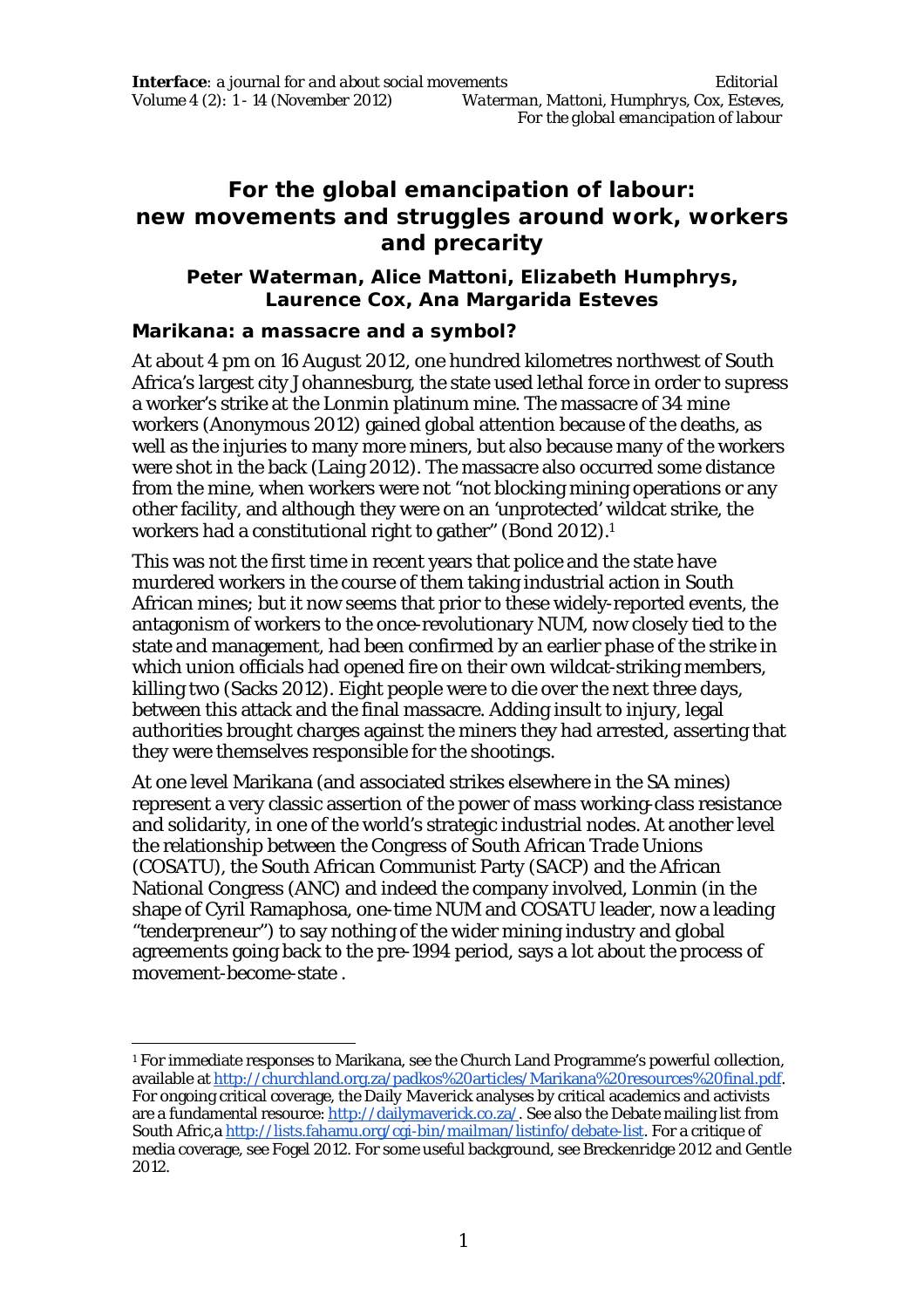The efforts of independent / rank and file union activism to break out of the stranglehold of "official" unions has parallels across the world, from Germany to China. In some ways Marikana symbolizes the catastrophic decline of three major emancipatory forces of the late 19<sup>th</sup> and 20<sup>th</sup> centuries  $-$  the party, the national independence movement and the trade union.

As we go to press, the commission of inquiry is in progress and disturbing evidence of weapons planted on the bodies of the dead has emerged (Marinovich 2012). Meanwhile, the South African mining strike wave (Hartford 2012), and the ripples from the massacre, are continuing and will shape movements in the future.

## **Geographies and articulations of labour movements in the 21st century**

Once, the labour movement was seen as *the* international social movement for the left (and it was the spectre haunting capitalism). Over the last century, however, labour movements have been transformed. In most of the world membership rates have dwindled, and many act in defence of, or simply provide services to, their members in the spirit of interest or lobbying groups. Labour was once a broad social movement including cooperatives, socialist parties, women's and youth wings, press and publications, cultural production and sporting clubs. Often it was at the core of movements for democracy or national independence, even of social revolution.

Today, however, despite the rhetoric of "socialism", "class and mass trade unionism" or, alternatively, technocratic "organising strategies", most union movements internationally operate strictly within the parameters of capitalism and the ideology of "social partnership" (i.e. with and under capital and / or the state). Hence new labour organising efforts increasingly take other forms, as we shall see below.

These changes relate to the neoliberalisation and "globalisation" of capitalism, and its result in restructured industry and employment. And while neoliberalism is often associated with the efforts of the Right, in some countries it was the political parties of social democracy and labour that implemented radical restructuring. In some notable cases, such as in Australia, this was done with the active consent of the official trade unions. These changes have led to a disorientation of the left.

Transformations at the political and economic level have not, however, meant the disappearance of labour movements and neoliberalism has seen reaction from below. In considering the overthrow of Hosni Mubarak in Egypt, trade unionist and democracy activist Sasha Simic concluded "that Egypt's revolution...was a response to years of neoliberalism which have made a tiny elite there obscenely wealthy but which have impoverished the vast majority of its 85 million-strong population" (2012: 3). Multiple new expressions of labour discontent arise from the bases and the margins of the world of work.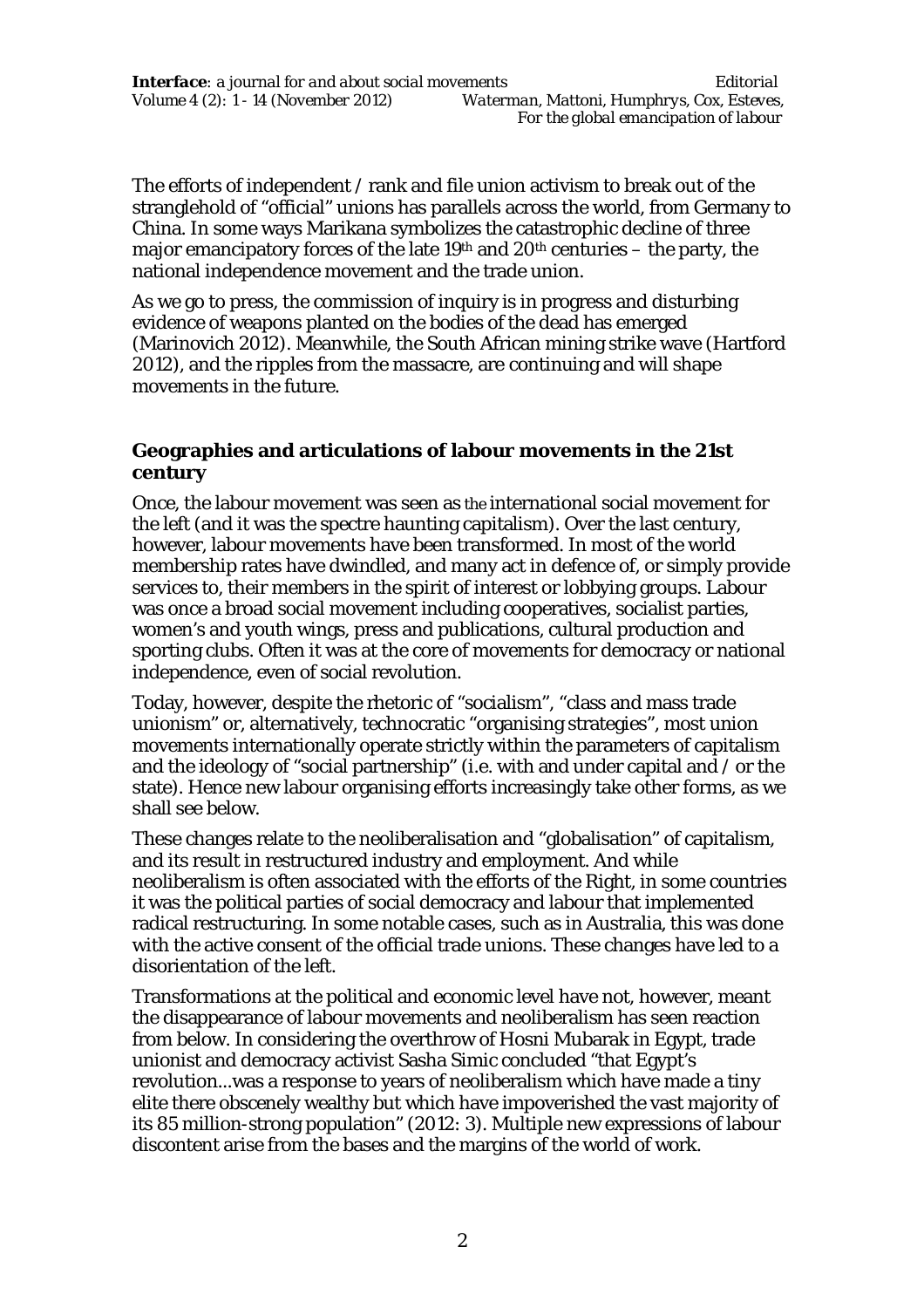## **Actors in the workers' movements of the 21st century**

If at the level of formal organisation trade unions remain unchallenged as the leading actors of the labour movement, today we see many other movement forms emerging from the bases and the margins of labour, often with far more active participation. The relationship between "old" and "new" labour movements varies hugely from country to country and industry to industry; here what we want to stress is that a simple identification of "the labour movement" with "trade unions" is both politically and intellectually unhelpful.

Firstly, from the *bases* we find movements of workers, often in alliance with local communities or other social movements. They are to be found not only in advanced industrial and "postindustrial" economies, but also — more dramatically — at the capitalist periphery. Labour movements were important in the recent Tunisian and Egyptian uprisings (2010-2011). In the world's second biggest economy, China, labour has been flexing its muscles in the most repressive of circumstances. Labour struggle has also begun to revive in the United States, and in the most dramatic fashion with the occupation of the legislature in Wisconsin (2011) and the strikes of Chicago teachers (2012).

Secondly, we see those who are situated at the *margins* of labour markets and who experience continuous uncertainty. Increasingly addressed as the "precariat", this includes both high- and low-skilled workers in the old metropoles of the global North as well as in the slums and fields of the global South. The precarious are often younger people, women and migrants, but increasingly those previously full-time workers whose rights and conditions are under attack due to the current economic crisis.

The margins also include the un- and under-employed. Since the end of the long boom, orthodox economics accepts a higher rate of unemployment in the global North as "full" employment. Meanwhile, the reserve army of labour in the majority world also lays the basis for precarious and marginal work. As Shaikh puts it,

Finally, as capitalism develops, so too does its level of mechanisation, so that it is progressively less able to absorb labour. In the developed countries, this manifests itself as a growing mass of unemployed people at any given "natural" rate of unemployment. In the Third World, as the incursion of capitalist relations lays waste to earlier social forms, the mechanised processes which replace then are able to pick up only a fraction of the huge numbers previously "set free". Thus the rising productivity of capitalist production is accompanied by a growing pool of redundant labour all across the globe. The presence of starving masses in the Third World, as well as of floating populations of unemployed in the developed capitalist world, are bitter reminders of these inherent tendencies. (1990: 77)

New movements are taking place at the local, national and transnational level, signalling the ongoing transformation of workers' struggle all over the world. As capitalism reorganises, expands and reinvents, so too does resistance to its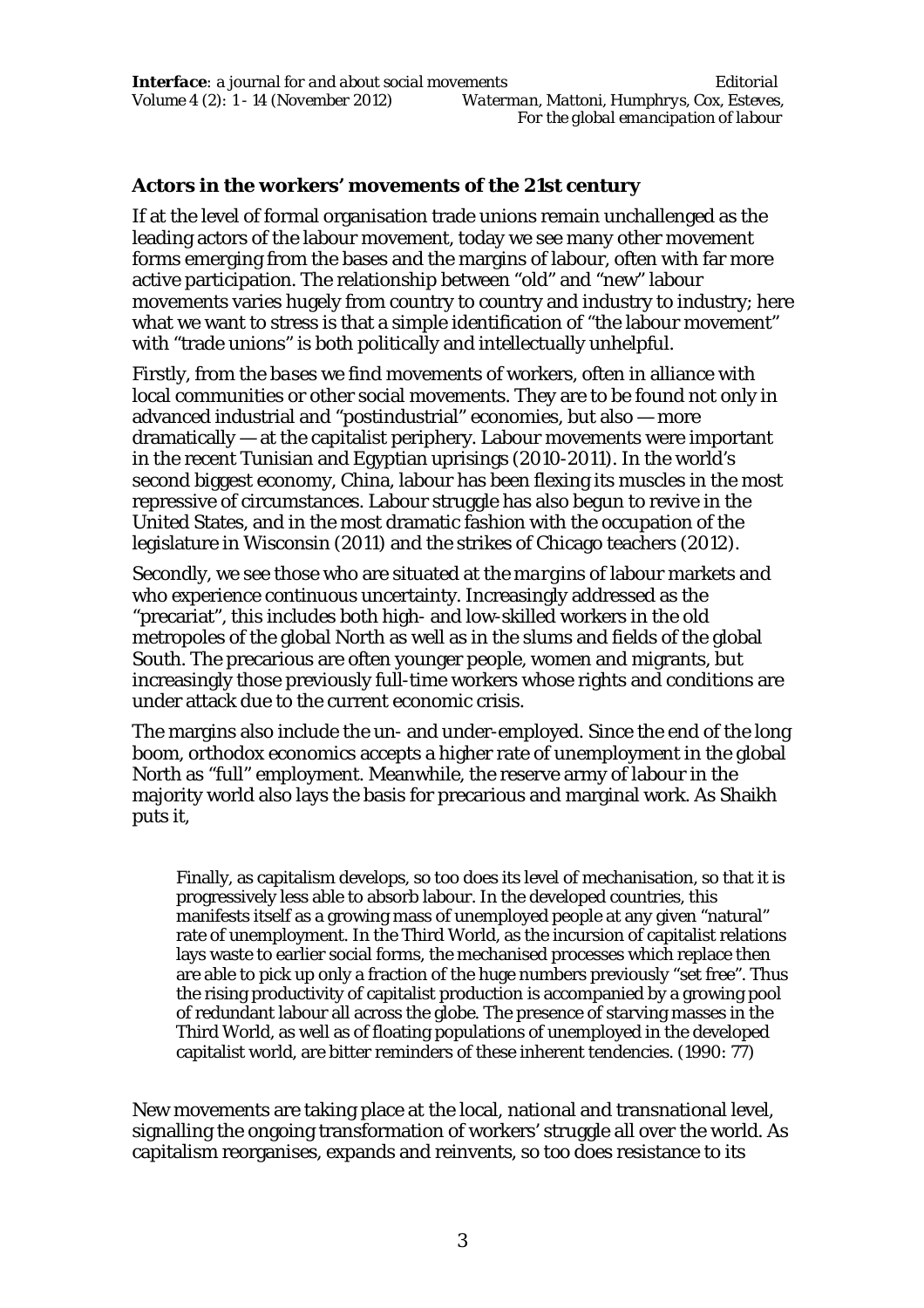exploitation and subjugation. Some trade unions are struggling to organise amongst workers who do not conform to the model of the full-time, male, family-wage-earning worker, and are seeking new ways of mobilizing and organising. This appears to be the case with "informal" workers in Ghana and Zambia, as with "undocumented" or "excluded" labour in California. Yet both trade unions and the labour movements at the bases and at the margins of the labour realms, women, men and youth are experimenting with radical new forms of struggle, new demands, new places / spaces of articulation, and perhaps re-discovering or re-inventing a global movement for "the emancipation of labour"2.

## **Some places to start?**

In this issue of *Interface: a journal for and about social movements,* we aim to reflect both this immense richness of experiences linked to workers' movements and to articulate what has been learned in one place in ways that may be useful for activists elsewhere. The articles in the special section provide a wide range of perspectives on workers' struggles across the globe. In doing this, they reveal the complex patterns of political organization and political resistance that show the geography of labour struggles in the 21st century, from the local mobilizations of precarious workers who engage in the autonomous organization of conflict to the transnational coalitions in which trade unions engage in international advocacy actions.

A related question, when looking at the role of trade unions in international labour struggle, is their role at the global - or at least transnational - level. The recent coordinated strikes, protests and general strikes against austerity measures in 23 European countries (14 November 2012), show that after years of economic crisis national trade unions are taking a first shy step towards the construction of common struggles at the European level3. But this is not the only way in which trade unions position themselves in the international space of labour struggle.

The voices in this issue are as varied as the shapes and trajectories of current workers' movements. Our perspectives, and those of the authors who contributed to this issue, are multiple ones but all in different ways shaped by our new context. Some authors are active trade unionists of long standing; others are researchers on or in labour movements of different kinds. Some voices represent the discontents of "actually-existing" unions and the struggle to break the stranglehold of social partnership; others speak from newer organizing processes and the world of precarity. Others again, as participants in other movements, are coming to recognise the importance of "work" as a major site of alienation, of workers as agents of emancipatory movements, and of new or renewed labour movements as partners and allies in the global struggle for

 2 See the just-published collection on the new global labour solidarity (Waterman 2012).

<sup>3</sup> http://roarmag.org/2012/11/14-n-european-strike-austerity-protest-clashes/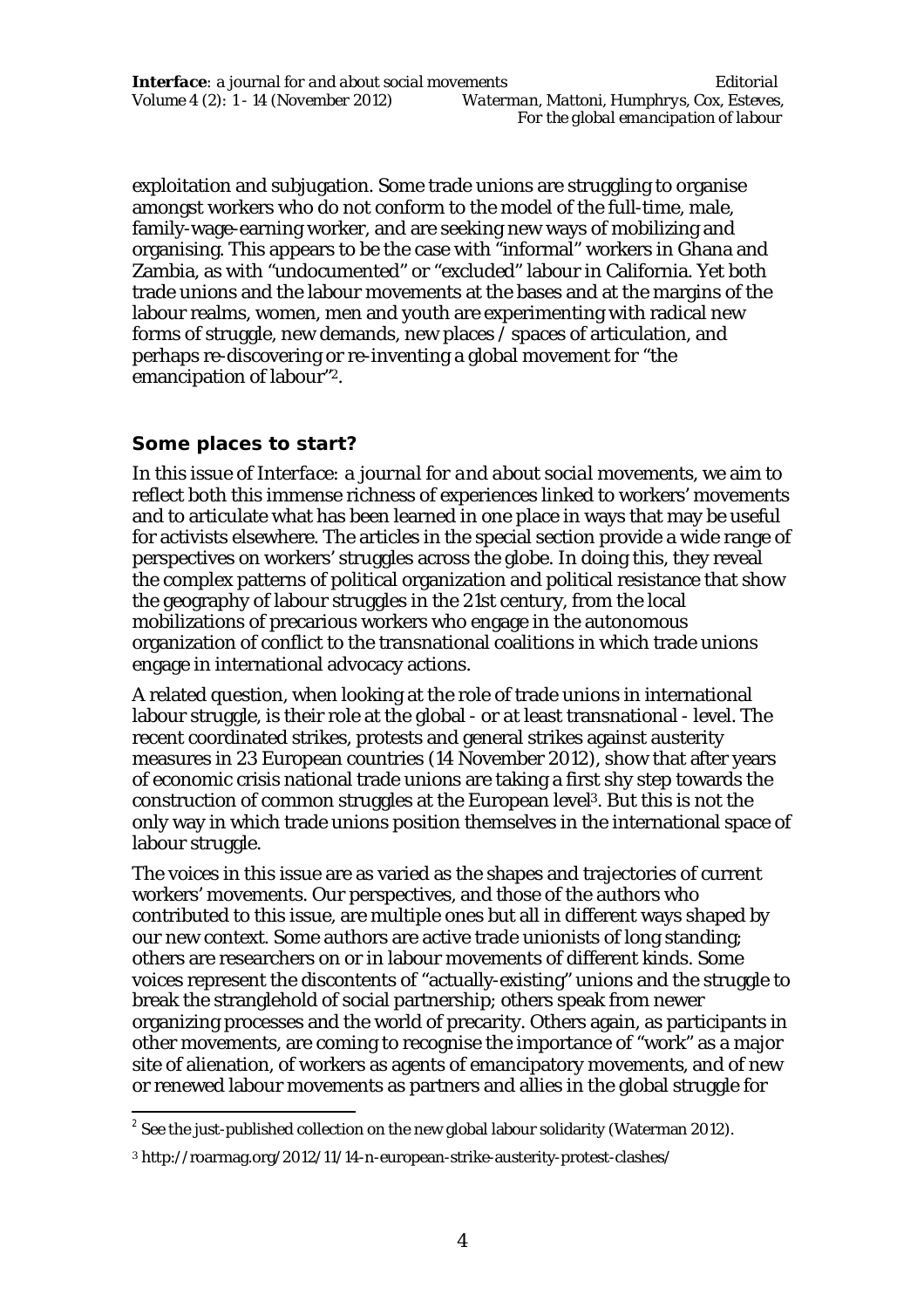human liberation. Taken together, the voices to be heard in this special issue of *Interface* help us to consider some crucial questions when it comes to workers movements in the 21st century.

## **Themed articles**

The themed section of this issue starts with Wolfgang Schaumberg's reflections from German-Chinese labour solidarity. Germany has long been one of the world's industrial powerhouses and centres of the labour movement; in recent decades China has become both. Schaumberg's action note highlights the contradictory nature of labour struggles in both countries in the context of pressures to compromise. Growing inequality, converging workplace experiences and closer contacts enable the development of bilateral and international solidarity but much remains to be done.

Dae-Oup Chang's article discusses the paradox of East Asian development: how the integration of most of the population into capitalist labour relations has not meant an integration into an organised working class but rather into many segmented labouring classes fragmented by insecurity and other survival activities. The article discusses a series of social movements of labour in East Asia to understand what possible alternatives to neoliberalism they can create. The emergent movement of the poor in Thailand has played an important role in linking local and anti-globalisation struggles, while the strikes of Chinese migrant workers are moving from defensive to offensive struggles. Irregular workers in South Korea are increasingly unionising in a variety of innovative ways, while informal and formal workers in Cambodia are finding effective ways of organising together. Such movements do not constitute a unified working class, and often struggle to overcome the constraints of local politics. Nonetheless they show a significant capacity to cut across their diverse working situations in innovative organising campaigns. In this way, the struggles of workers in the East Asian "workshop of the world" highlight the need to resituate the labour movement as part of the wider movements of labour.

Joe Sutcliffe's action note warns against writing premature obituaries for labour. Labour movements in the global South remain key to anti-neoliberal struggles, and have adapted both to informalisation and to new social movements. His note identifies some ways in which Southern trade unions have managed to navigate the challenges of their context and discusses some general principles of practice.

Stefania Barca's article reflects on the possibility to understand working-class environmentalism within an environmental justice (EJ) framework. Highlighting the analysis of social inequality vis-a-vis the environmental costs of economic activities, EJ links occupational, environmental and public health. Her article explores the intersection between EJ and labour struggles in three different countries. In the US, alliances between labour and environmental activists were important in the 1970s but subsequently undermined by corporate attempts to counterpose jobs and the environment, in turn overcome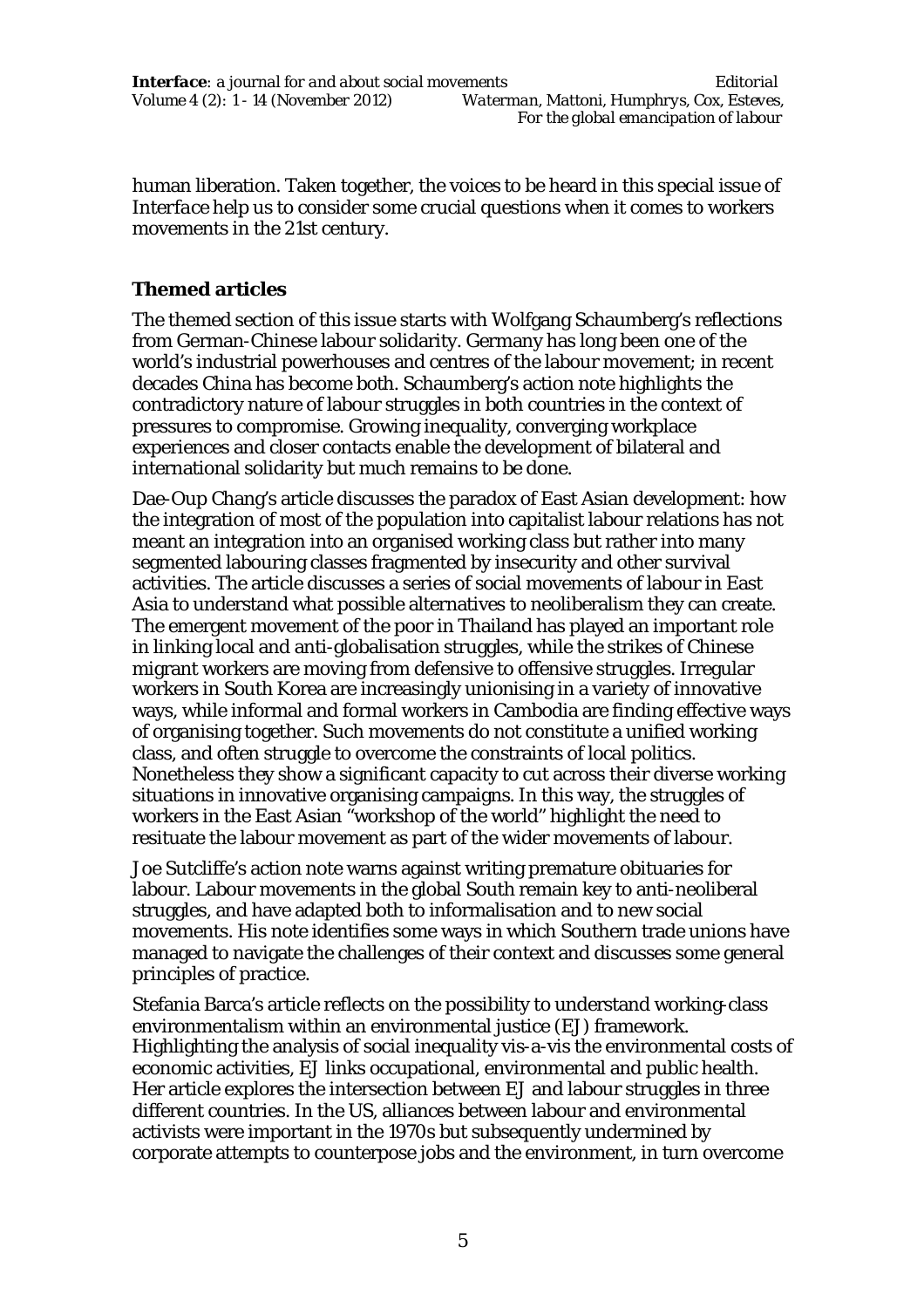in the 1990s. In Italy, too, a new working-class environmentalism marked the later 1960s and the 1970s in the development of a "class ecology" paradigm which remained active in a wide range of struggles around toxic workplaces. In Brazil, finally, rural workers played a particular role in the formation of popular environmental consciousness, with urban struggles and the EJ framework taking root in the 1990s. Barca proposes a work-centred theory of environmental justice highlighting workers' subjectivity, the classed distribution of environmental costs, the centrality of sustainability and the need to incorporate workers and the labor process within EJ theory.

Nora Räthzel and David Uzzell's article also challenges oppositions between labour and environmental movements, in which union activists saw the environment in terms of leisure and health and environmentalists saw a fundamental conflict between production and ecology. This opposition has been mirrored in both labour and environmental studies. The article argues for overcoming this opposition in the context of climate change and that this entails changed power relations between Northern and Southern trade unions.

Melanie Kryst's piece discusses the interaction between labour unions and nongovernmental organisations (NGOs) in coalitions aiming at fair transnational regulations of labour standards. She focusses on the investigation of the German branch of the Clean Clothes Campaign against the use of sandblasting to fabricate vintage jeans - an infamous technique that causes lung cancer to workers. Through a longitudinal analysis of the campaign's demands, Kryst shows the different types of coalitions and networks that can emerge between trade unions and NGOs at the transnational level. She illustrates how the campaign, and its protest targets, changed over time: from the initial focus on confrontational collective action to the more recent use of collaboration and negotiations with corporate and state institutions. Oscillating between social movements and interest groups, the campaign's experience sheds light on how trade unions work with NGOs to have an influence on labour regulations at the transnational level.

In contrast, Jean Faniel looks at how trade unions interact with the unemployed at the domestic level. He proposes a dialectical approach to the dynamic and often disputed relationship between trade unions and the unemployed. Discussing numerous examples in different European countries, Faniel considers both the internal processes in the life of trade unions and the external processes that characterize trade union interactions with other political actors. In particular, he discusses the constituency of trade unions, their organizational characteristics, the relationship between unions and the capitalist system in which they are embedded, and finally the interactions of trade unions with political parties. In analyzing these four dimensions, the author grasps the ambiguous attitudes of trade unionists towards the unemployed in both past and present times.

Three other articles in this issue show that while traditional trade unions might not represent the unemployed - or those workers who do not have open-ended and full-time contracts - new forms of struggles within the vast workers'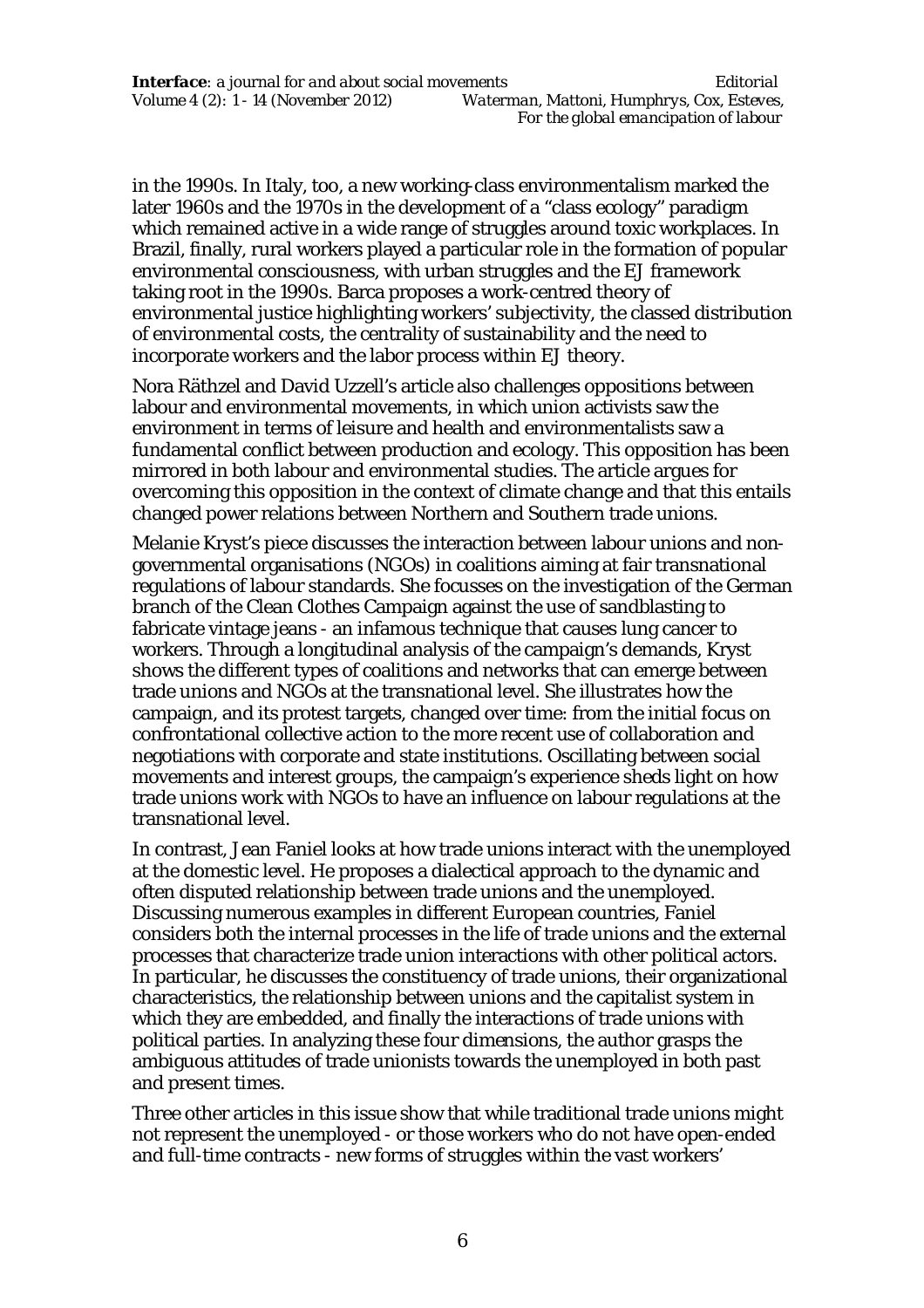movements across the world also emerge as a response to the crisis of unionism. Taken together, these three articles show that grassroots organizing in workers movements is an important element in the creation of voice and visibility for those who are at the basis and at the margins of the labour market. Each of the articles shows how the self-organization of these workers enables the construction of shared representations - not only at the political, but also at the public level - as well as the coordination of effective struggles within, and more often beyond, specific workplaces.

Focussing on the childcare service sector in Quebec, Martine D'Amours, Guy Bellamare and Louise Briand illustrate how changes in the nature of work within contemporary societies contribute to the development of a unionism that goes beyond the traditional boundaries of the single factory (and the single company), ceases to represent only the traditional unionized workforce, and leads to alliances with political and social actors usually outside the sphere of unionist activities. The authors show that when unions embrace these transformations they shift the logic of action to demands and claims addressing identity issues and the whole lives of workers, also outside their working place.

Considering the case of Italy, Annalisa Murgia and Giulia Selmi discuss two recent struggles of precarious workers that did not involve the presence of traditional trade unions as agents of bargaining in the workplace: firstly the "network of precarious editors", a group of precarious editors working in different publishing houses and secondly the "SEA girls", a group of precarious hostesses working in the main airport of Milan. The two case studies highlight the ability of self-organization and self-advocacy of precarious workers beyond traditional trade unions. Murgia and Selmi, in fact, argue that the problem is not really the impossibility of organizing precarious workers. The real challenge seems to be to imagine and then bring into existence unions with structures that take into consideration the peculiarities of the living and working conditions of precarious workers.

On a similar vein, Alberto Arribas Lozano discusses the concept of "social unionism" through the experience of the Oficinas de Derechos Sociales, a loose network of activist groups spread in different Spanish cities. First organized in 2004-2005, the Oficinas de Derechos Sociales elaborated a political praxis rooted in the daily lives of precarious workers, going beyond the "politics of the [protest] events", to produce and circulate critical knowledge on precarity. In particular, Arribas discusses one of the main aim of the Oficinas de Derechos Sociales: the production of connections between migrant and non-migrant precarious workers in the attempt to construct common collective struggles.

In his thought-provoking contribution about the rhetoric of job creation in times of crisis, Franco Barchiesi deconstructs some of the rhetorical devices that emerge in discourses - and policies - concerning precarity. Barchiesi starts from postcolonial Africa to explain how expressions like "diginity of labour" and "decent work" have been frequently translated into coercive and repressive practices against the African labour power. Criticizing work-centred approaches to precarious labour, Barchiesi argues that precarity opens up radical discourses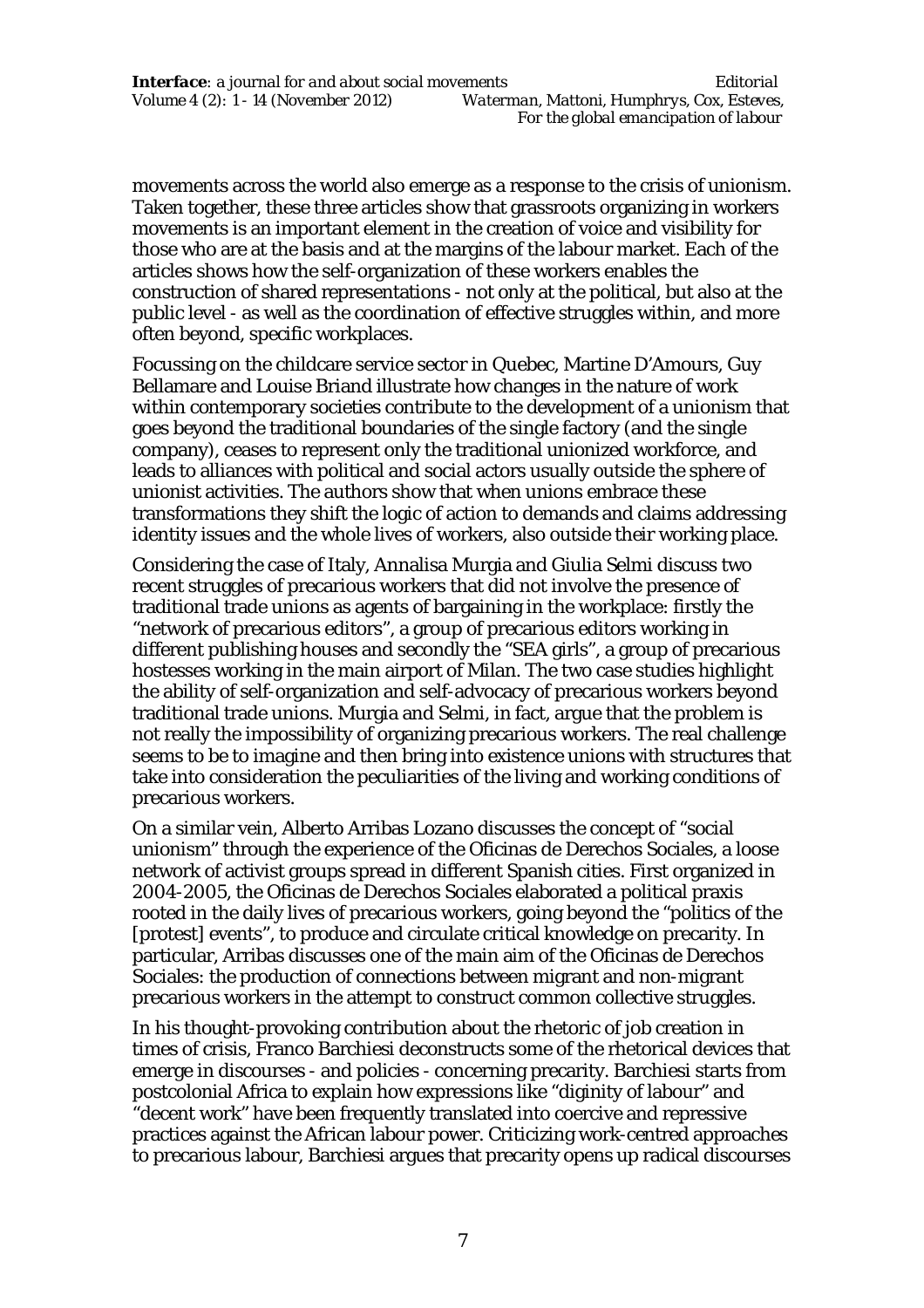able to trigger processes of decommodification and redistribution, like the introduction of non-work related universal income.

Elise Thorburn's article discusses the changing composition of the working class and proposes that the assembly is distinguishing itself as an emergent mode of organising in recent struggles, by comparison with party and bureaucratic union models. She argues that this may open the possibility of a "politics of the common", not mediated by the state or capital. Thorburn explores the theoretical and historical lineages of autonomist discussions, using the Greater Toronto Workers' Assembly as an example of an effective process of rethinking working class organising pointing towards the creation of a new world.

Godfrey Moase's action note looks at the crisis of representative trade unionism in the context of the state's carrot-and-stick strategies, and the impact of increasing precarisation on traditional union strategies. He argues that "direct unionism", combining the political strategy of insurrectional unions with the everyday foundations of representative unionism through tools like the action conversation may point the way forward, as can the creative use of new IT technologies and the building of common campaigning infrastructures.

Nicolás Somma's event analysis explores the dramatic Chilean student movement of 2011-12, arguing that this was an unintended consequence of the marketisation of higher education, unexpectedly rebelling against broad features of neoliberalism and maintaining relative unity thanks to an intensely participatory approach.

Tristan Partridge's action note looks at the organization of everyday life in an indigenous village in Ecuador. He shows how community-based collective projects aim to counter the negative effects of precarity and temporary labour migration in remaking a dignified and sustainable way of life.

Finally, Peter Waterman's article critiques the social-liberal orientation of the "new global labour studies" as it has emerged around a series of specific intellectual contexts. In a passionate engagement with a series of contemporary authors, he argues for a genuinely emancipatory approach. Discussing the particular role of IT work and cyberspace in new struggles and research, he discusses some relevant cases in which emancipatory elements can perhaps be found. The paper concludes with an extensive list of relevant resources.

## **Non-themed articles and reviews**

As always, this issue of *Interface* contains a number of general articles on topics other than the main theme, as well as book reviews.

Jackie Smith's article discusses how the current global upsurge of struggles can be maintained, arguing for the need to explore the lessons and resources of earlier movements, in particular the global justice movement and the World Social Forums. Smith highlights the earlier movements' combination of resistance to neoliberalism, articulation of alternatives and working to build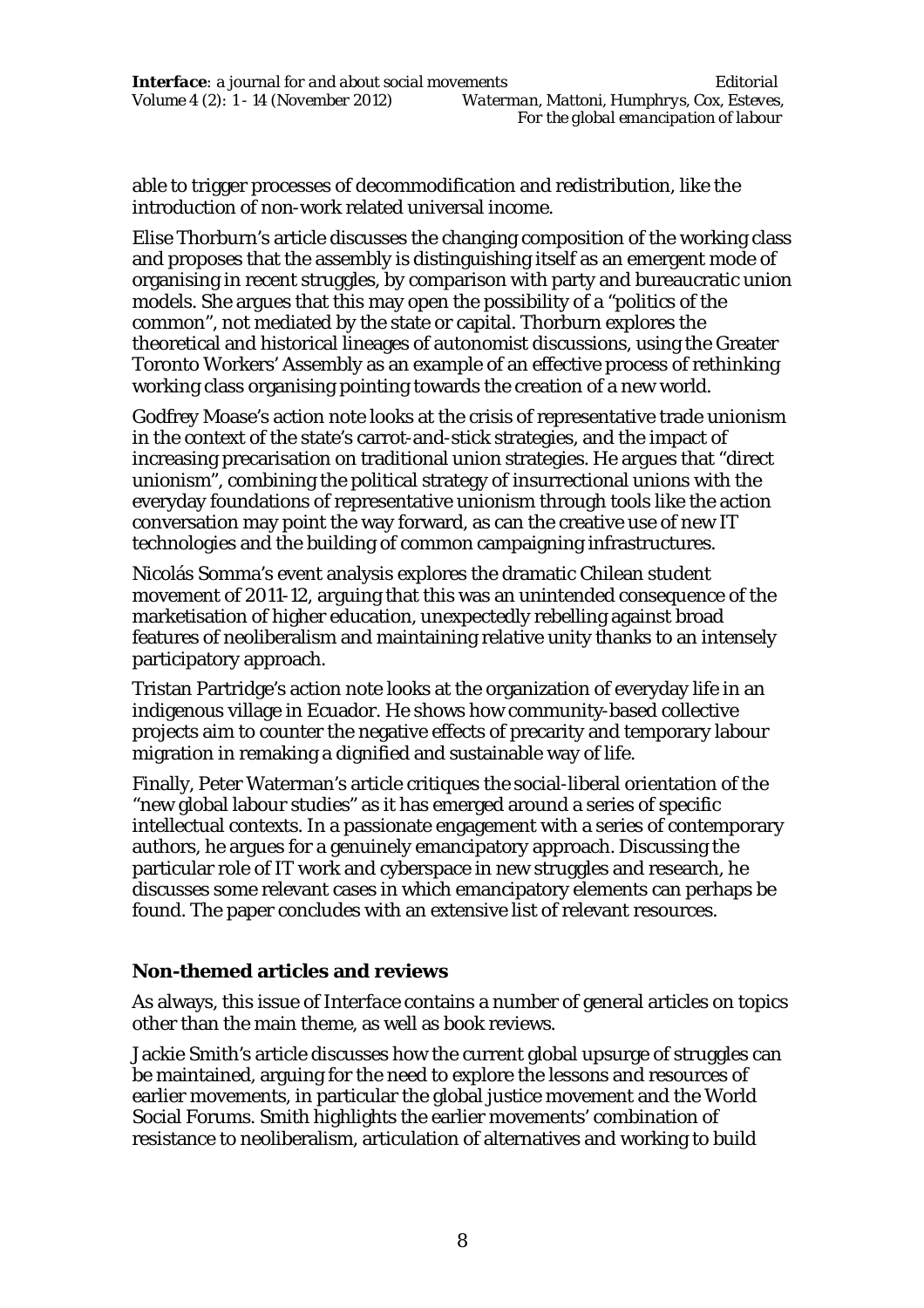counter-power as a future strategy, arguing for Occupy activists to connect with these earlier strands of organising and movement development work.

Kenneth Good's piece explores some aspects of the history of struggles for democratisation, contrasting liberal-parliamentary and participatory forms. The article discusses the Portuguese Carnation Revolution of 1974-5 and in particular the interaction between the popular movement and the armed forces movement, the experience of democratisation struggles and their aftermath in Eastern Europe in 1989 – 90, and the experience of Egypt and Tunisia from 2010 on.

Mayssoun Sukarieh's article discusses the paradox whereby Arab youth have gone from being discussed as potential terrorists in the wake of 9/11 to now being presented as revolutionary youth. Exploring youth programmes in Jordan, Sukarieh argues that the focus on youth is geared to neoliberal models of reform which places the responsibility for broader structural and regional inequalities on young people, relying on an Orientalist "cultural deficit" model.

Corey Wrenn's paper on abolitionism within animal rights – a complete cessation of the use of nonhuman animals – contrasts this approach to other animal rights movements and discusses its current prospects, both in terms of its marginalisation by animal welfare approaches and its prospects for online mobilization and other successes.

The article by Ángel Calle Collado, Marta Soler Montiel, Isabel Vara Sánchez and David Gallar Hernández explores challenges to the global agro-food system in the light of recurring food crises in the North and South. Some of these are visible protests, while others involve the exploration of alternative food production and consumption approaches. The authors discuss the spread of these critical networks with particular reference to the Spanish case.

Tomás Mac Sheoin's article tackles the issue of the relationship between local campaigns and transnational NGOs, which is often criticised as being simply a hierarchical one, often discussed in market terms. In the case of the movement for justice in Bhopal, a coalition between various local actors, the interaction with Greenpeace was at times a tense one, particularly in terms of claiming credit. Despite the power imbalance, local actors were not afraid to challenge Greenpeace. Mac Sheoin argues that this was due to their experience of transnational coalitions and the major symbolic and local capital of the Bhopal campaign.

Finally, this issue sees reviews of Ben Selwyn's *Workers, state and development in Brazil: powers of labour, chains of value* (Ana Margarida Esteves); of two edited collections by Jai Sen, *Interrogating empires* and *Imagining alternatives* (Guy Lancaster); of Janet Conway's *Edges of global justice: the World Social Forum and its "others"* (Mandisi Majavu); of Alan Bourke, Tia Dafnos and Markus Kip (eds.), *Lumpencity: discourses of marginality* (Chris Richardson); and of Craig Calhoun's *The roots of radicalism: tradition, the public sphere and early nineteenth-century social movements* (Mandisi Majavu).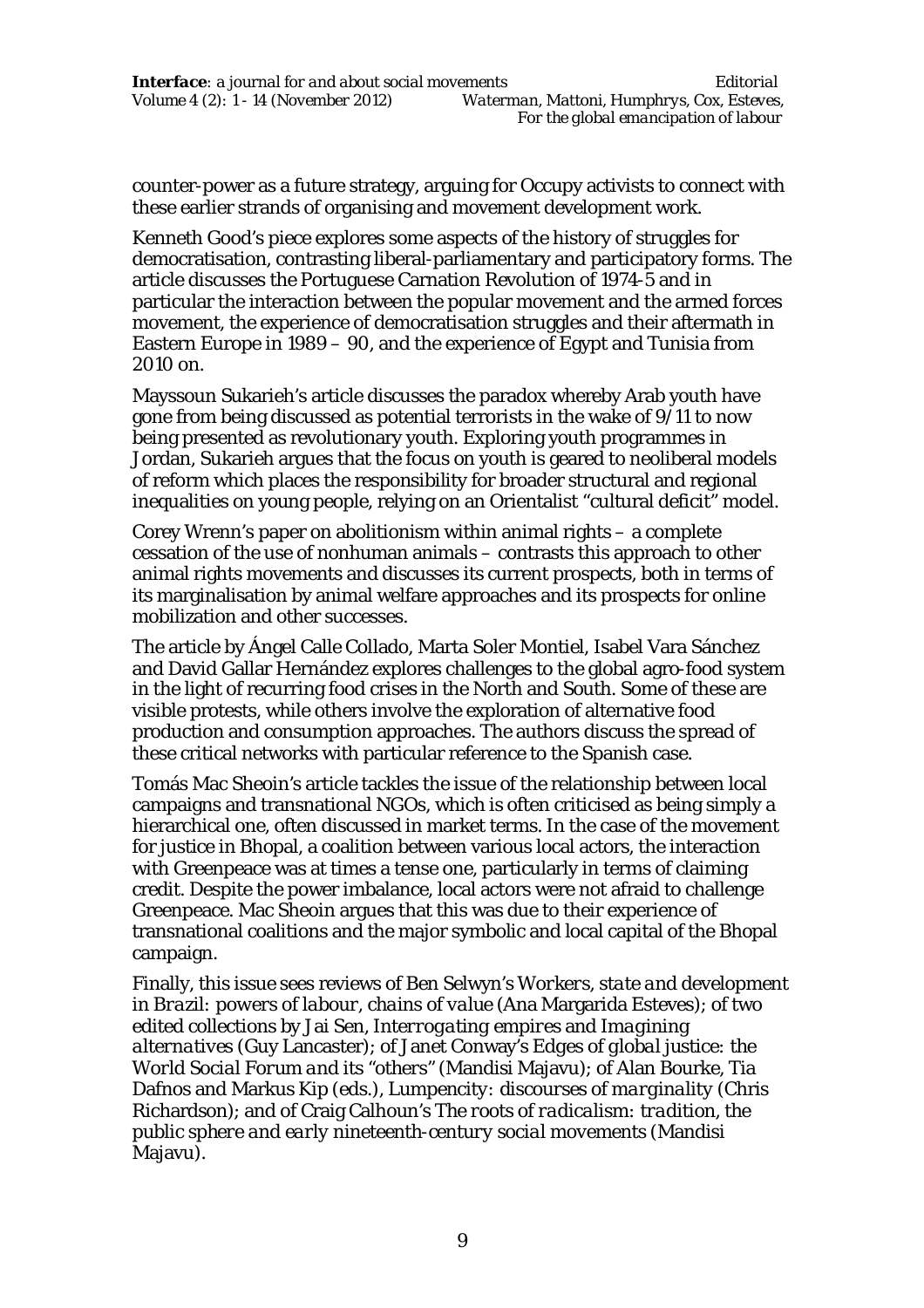## **Reflections**

The contemporary world continues to be shaped, and reshaped, by *work*: by the rapidly-changing production and reproduction of what we as human beings need to live, flourish (or waste our time) - however material or immaterial this is (Lebowitz 2003). From micro-level resistance and sabotage - or the noncapitalist forms of mutual support which are necessary for even the most instrumentally-organised corporation - the struggles and tensions around work continue to underpin human activity.

At a broader level, if European anti-austerity struggles show the continued significance of both organised and disorganised labour, the same is no less true where (as perhaps in the US bailout of the car industry, or where a right-wing Irish government prefers to ally with union leaders against workers rather than to directly attack the organisations themselves) employers and states take the power of labour into account in advance, so that it has less need to appear as a visible actor.

More broadly, we see across the world - from the Oakland general strike and its links to Occupy to the role of the Mahalla workers in the Egyptian revolution, chronicled by Austin Mackell (2012) in our last issue, and most recently to the strike wave in the South African mines, against which the Marikana massacre was targeted but which repression has not, at time of writing, subdued.

Labour struggles in general continue to be a central part of the big politics of our time as well as a key means of securing ordinary people a decent existence (or not, where they are absent). Intellectually we need to reconsider the forms of labour struggle, widen our conception of their subjects, and as activists rethink how best to organise ourselves and how to form broader alliances (Anonymous 2012b). In the most general terms, "the global emancipation of labour" - how we can not only produce the world but become genuinely free agents within it, in our paid work as in whatever caring and free time we have - remains an unfulfilled vision.

It is of course important to avoid simple celebration or condemnation. Bored activists at British labour conferences came up with the phrase "THIGMOO" - This Great Movement Of Ours - to count the number of occurrences in selfcongratulatory speeches by conservative union leaders. Conversely, celebrating "newness" for its own sake and condemning "the old" is simply to repeat the gestures of contemporary capitalist style.

Rather, we need to focus on how far emerging forms of struggle, solidarity, organisation, agency etc. seem to be expressing genuine needs and having real political impact, or not (see e.g. Senalp 2012 on the role of peer-to-peer communications in recent movement struggles). It is in this terrain that experienced union organisers can find a wider sense of hope, and that activists in other movements can find the elements of common ground and alliance with labour.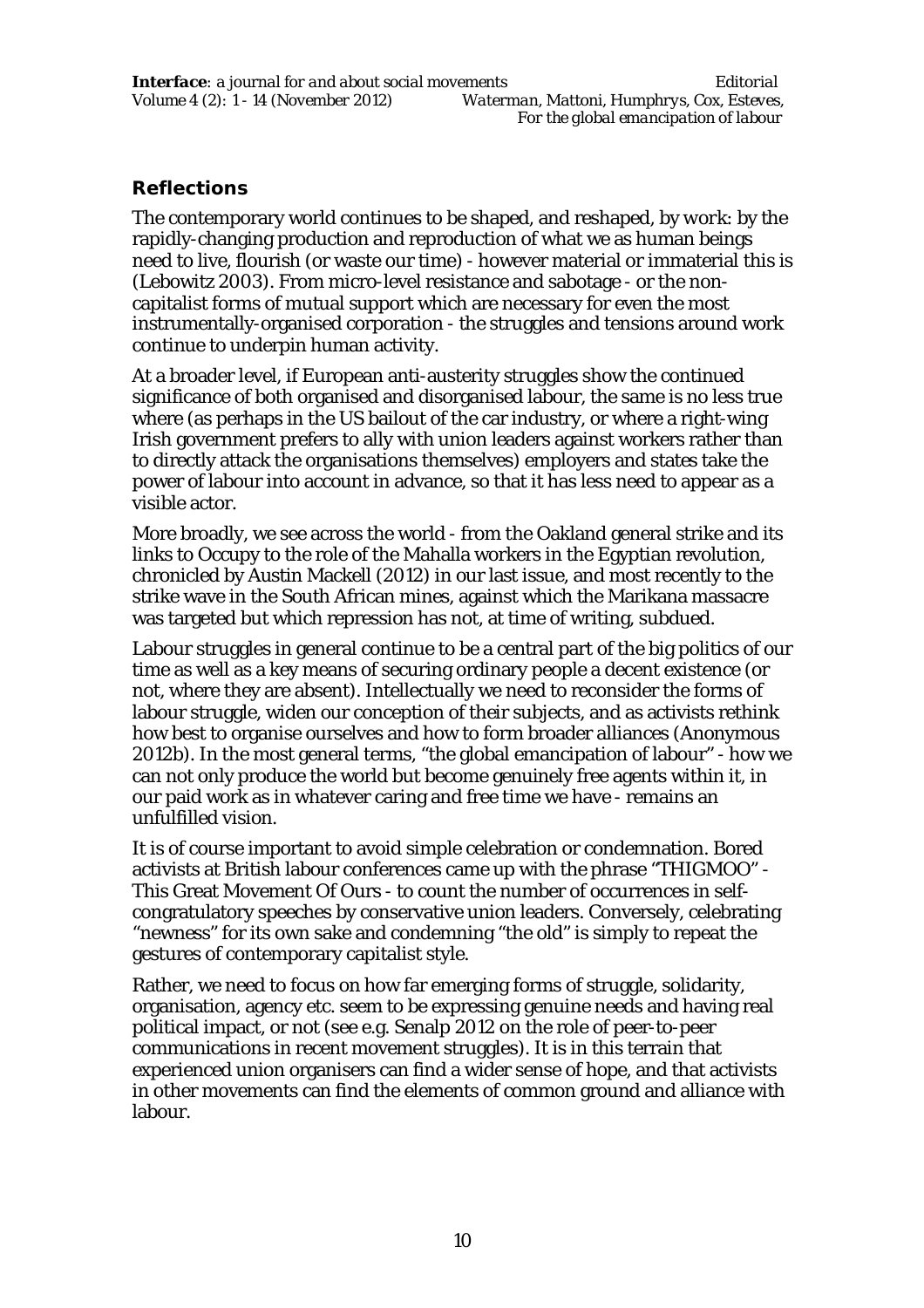*Interface: a journal for and about social movements Editorial Volume 4 (2): 1 - 14 (November 2012) Waterman, Mattoni, Humphrys, Cox, Esteves, For the global emancipation of labour*

On the basis of an increasing wave of news, longer reports and the revival of labour studies it seems clear that labour is beginning to be reborn as part of the broader global justice and solidarity movement against neo-liberalism.

#### **Next issue and call for papers**

The next issue of *Interface* will be an open issue with no themed section. We hope to receive submissions on any aspect of social movement research and practice that fit within the journal's mission statement. Submissions should contribute to the journal's mission as a tool to help our movements learn from each other's struggles, by developing analyses from specific movement processes and experiences that can be translated into a form useful for other movements.

In this context, we welcome contributions by movement participants and academics who are developing movement-relevant theory and research. Our goal is to include material that can be used in a range of ways by movements in terms of its content, its language, its purpose and its form. We thus seek work in a range of different formats, such as conventional (refereed) articles, review essays, facilitated discussions and interviews, action notes, teaching notes, key documents and analysis, book reviews — and beyond. Both activist and academic peers review research contributions, and other material is sympathetically edited by peers. The editorial process generally is geared towards assisting authors to find ways of expressing their understanding, so that we all can be heard across geographical, social and political distances.

We can accept material in Afrikaans, Arabic, Catalan, Croatian, Danish, English, French, German, Hebrew, Hungarian, Italian, Latvian, Maltese, Norwegian, Portuguese, Romanian, Russian, Serbian, Spanish, Swedish, Turkish and Zulu.

The deadline for this open call is 1 May 2012, with publication in November 2013. For details of how to submit to *Interface*, please see the 'Guidelines for contributors'. All manuscripts, whether on the special theme or other topics, should be sent to the appropriate regional editor. Submission templates are available online via the guidelines page.

## **References**

Anonymous 2012, 'South Africa remembers dead at Lonmin's Marikana mine', *BBC News*, 23 August 2012, www.bbc.co.uk/news/world-africa-19352372%3E.

Anonymous 2012b, 'Global unionism: the social network model', online at http://snuproject.wordpress.com/2012/10/25/global-unionism-the-socialnetwork-model/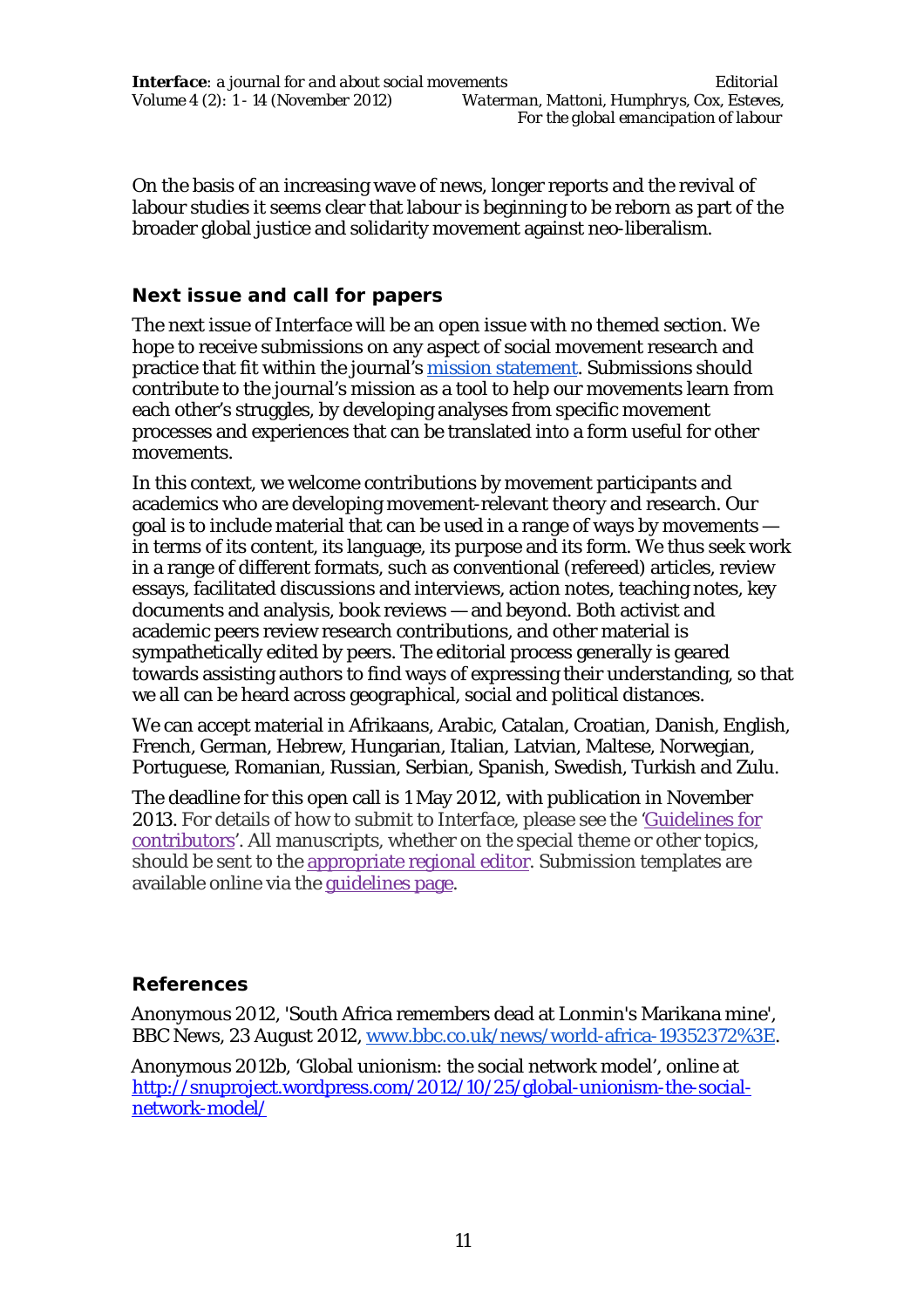Bond, Patrick 2012, 'South Africa's Political Economy after the Marikana Massacre', *Links: International Journal of Socialist Renewal*, viewed 18 October 2012, links.org.au/node/3063%3E.

Breckenridge, Keith 2012, 'Revenge of the commons: the crisis in the South African mining industry', *History Workshop Online*, 5 November 2012, online at http://www.historyworkshop.org.uk/revenge-of-the-commons-the-crisis-inthe-south-african-mining-industry/

De Vos, Pierre 2012, 'Ramaphosa: where does corruption begin and end?' *Daily Maverick* 29 October, online at http://dailymaverick.co.za/opinionista/2012- 10-29-ramaphosa-where-does-corruption-begin-and-end

Fogel, Ben 2012, 'The making of a massacre: media complicity in Marikana repression'. *Ceasefire* 5 November, online at http://ceasefiremagazine.co.uk/south-africa-marikana/

Gentle, Leonard 2012, 'The strike wave and new workers' organisations: breaking out of old compromises'. *South Africa Civil Society Information Service* 12 November, online at http://sacsis.org.za/site/article/1487

Gibson-Graham, JK 2003, *The end of capitalism (as we knew it): a feminist critique of political economy*. Minneapolis: University of Minnesota Press, 2006 (2nd edition)

Hartford, Gavin 2012, 'The mining industry strike wave: what are the causes and what are the solutions?' *Mining Weekly*, online at http://uscdn.creamermedia.co.za/assets/articles/attachments/41878\_2012\_10\_03\_min ing\_strike\_wave\_analysis.pdf

Laing, Aislinn 2012, 'Striking South African Miners 'Were Shot in the Back', *The Telegraph*, 27 August 2012,

www.telegraph.co.uk/news/worldnews/africaandindianocean/southafrica/9501 910/Striking-South-African-miners-were-shot-in-the-back.html%3E.

Lebowitz, Michael 2006, *Beyond Capital: Marx's political economy of the working class*. London: Palgrave (2nd edition)

Mackell, Austin 2012, 'Weaving revolution: speaking with Kamal El-Fayoumi'. *Interface* 4(1): 20 - 32, online at http://www.interfacejournal.net/wordpress/wpcontent/uploads/2012/05/Interface-4-1-Mackell-interview.pdf

Marinovich, Greg 2012, 'South African mine massacre photos prompt claims of official cover-up'. *Guardian* 6 November, online at http://www.guardian.co.uk/world/2012/nov/06/south-africa-mine-massacremarikana?INTCMP=SRCH

Sacks, Jared 2012, 'Marikana prequel: NUM and the murders that started it all'. *Daily Maverick* 12 October, online at

http://dailymaverick.co.za/opinionista/2012-10-12-marikana-prequel-numand-the-murders-that-started-it-all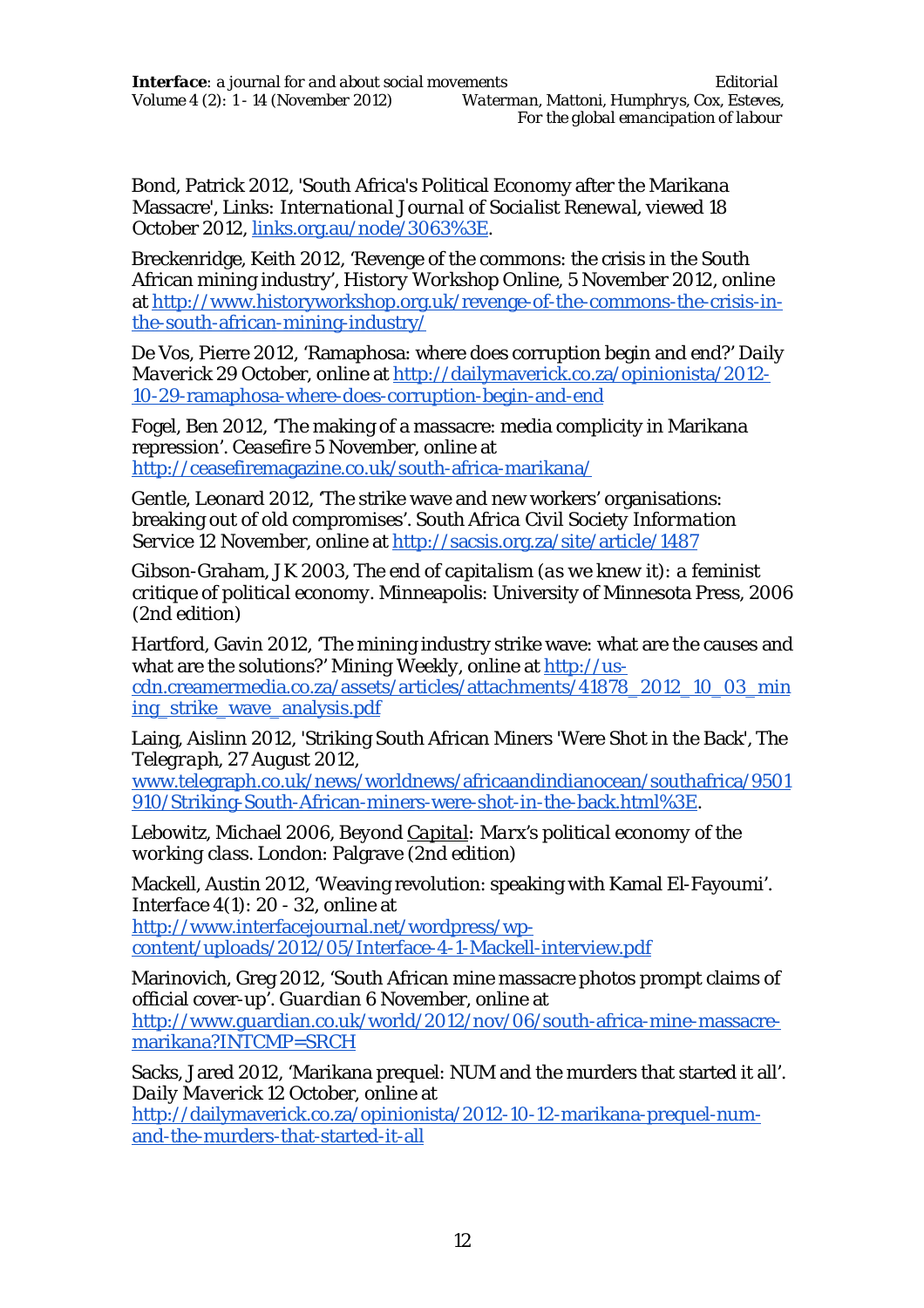Shaikh, Anwar 1990, 'Capital as a social relation', in John Eatwell and Murray Millgate (eds.), *Marxian economics*. London: Palgrave Macmillan

Simic, Sasha 2012, *Egypt's revolution one year on – the overthrow of Hosni Mubarak was just the start*, Commonwealth Advisory Bureau, Institute of Commonwealth Studies, London.

Şenalp, Örsan 2012, 'The dramatic rise of peer-to-peer communication within the emancipatory movements: reflections of an international labour, social justice and cyber-activist', online at

http://snuproject.wordpress.com/2012/10/23/the-dramatic-rise-of-peer-topeer-communication-within-the-emancipatory-movements-reflections-of-aninternational-labour-social-justice-and-cyber-activist/

Waterman, Peter 2012, *Recovering internationalism: creating the new global solidarity*. Helsinki: into-ebooks, available online at http://www.into-ebooks.com/book/recovering\_internationalism/

## **About the issue editors**

**Peter Waterman** (London, 1936), retired from the Institute of Social Studies, The Hague, 1998. He has specialised on international(ist) labour and social movements, on alternative international(ist) communication and culture – particularly the cyberspatial. He has been active on UnionBook and been publishing with into-ebooks.com. He has been one of the major contributors to discussion on 'the new labour internationalisms'. He initiated the ongoing international exchange on 'social movement unionism' (aka 'the new social unionism'), and in 2005 floated a Global Labour Charter project. He has just published *Recovering internationalism: creating the new global solidarity* ( http://www.into-ebooks.com/book/recovering\_internationalism/) and is currently completing his autobio under the working title, 'Itinerary of a Long-Distance Internationalist: From International Communism to the Global Solidarity Movement and an Emancipatory Cyberspace'. He can be contacted at peterwaterman1936 AT gmail.com

**Alice Mattoni** is a Postdoctoral Associate Fellow in the Department of Sociology at the University of Pittsburgh and a member of the *Interface* spokescouncil. She is a co-convenor of the standing group "Forms of Participation and Mobilization" of the European Consortium of Political Research (ECPR). Amongst her recent publications are: *Media Practices and Protest Politics. How Precarious Workers Mobilise* (Ashgate, 2012); *Mediation and Protest Movements* co-edited with Bart Cammaerts and Patrick McCurdy (Intellect 2013); and *Alla Ricerca Dell'Onda. Nuovi Conflitti nell'Istruzione Superiore* co-edited with Loris Caruso, Alberta Giorgi and Gianni Piazza (Franco Angeli, 2010). She can be contacted at alicemattoni AT gmail.com.